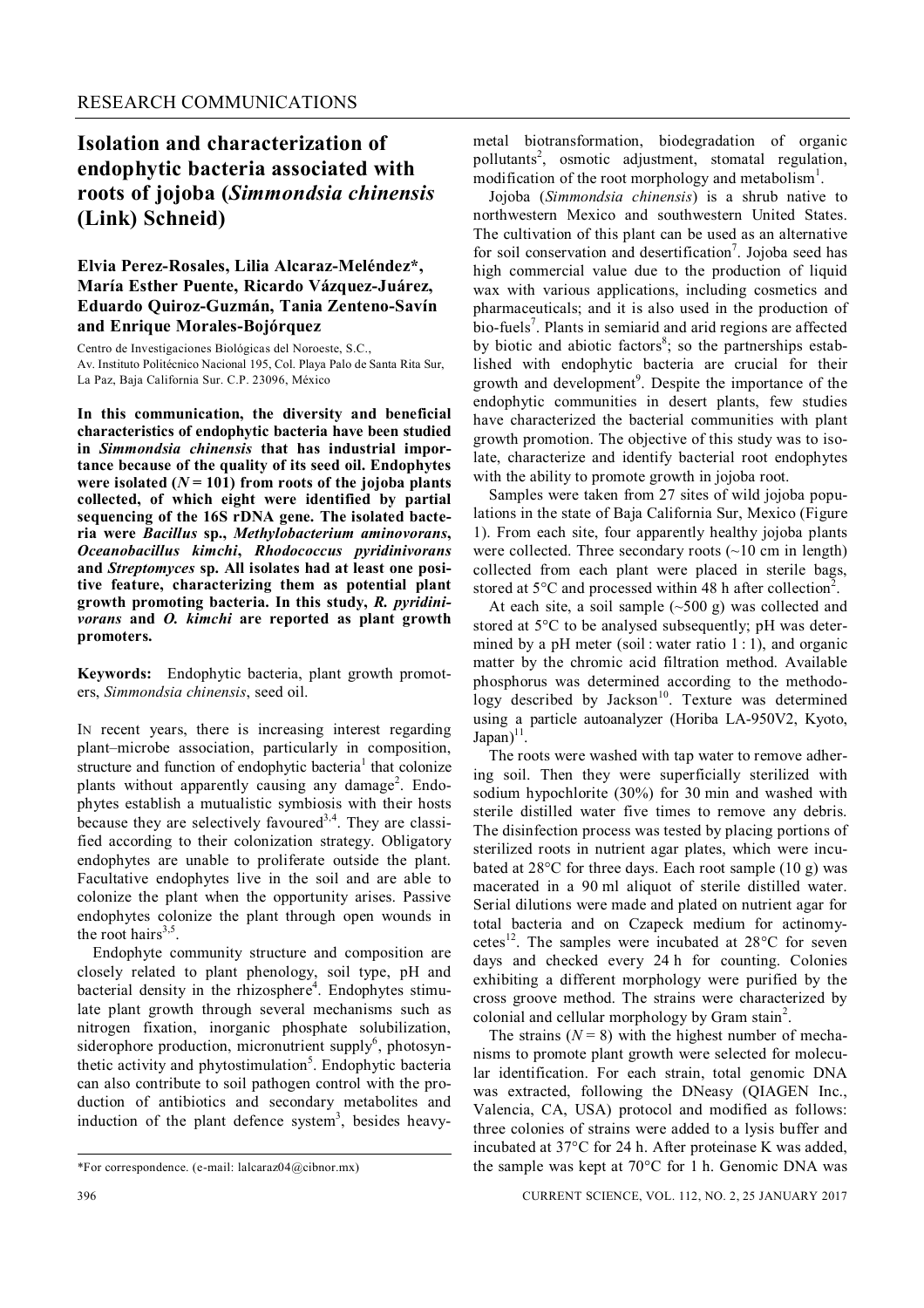

**Figure 1.** Location of sampling sites of *Simmondsia chinensis*. For sampling site description, refer to Table 1.

eluted in a column and then centrifuged with  $100 \mu l$  of elution buffer for immediate use; 16S rDNA genes were amplified from genomic DNA by PCR using universal primers 27f (5'-GAGTTTGATCCTGGCTCA-3') and 1385  $(5'-CGGTGTGT (A/G) CAAGGCCC-3')^{13}$ . The reaction contained DNA  $(1 \mu l)$ ,  $1 \mu l$  of each oligonucleotide, 2.5 µl of  $10 \times PCR$  buffer, 0.2 mM dNTPs, 25 mM MgCl (Promega, Pharmacia Biotech), 1.25 U *Taq* polymerase (Promega),  $0.13 \mu l$  of each oligonucleotide and Milli-Q water to give a final volume of  $12.5 \mu$ . The reaction started with a 2 min denaturation at  $95^{\circ}$ C and followed by 30 cycles of denaturation at  $95^{\circ}$ C for 1 min; the first alignment  $(50-54$ <sup>o</sup>C depending on the strain for 1 min) and an extension of  $72^{\circ}$ C for 1 min were followed by a final alignment at  $72^{\circ}$ C (from 5 to 10 min depending on the strain). The PCR product was examined by agarose gel electrophoresis and purified using Wizard SV Gel kit and PCR Clean-Up System (Promega); sequencing was performed on GENEWIZ, Inc. (South Plainfield, NJ, USA).

The partial sequences were compared with those available from DNA databases, and also compared with those in GenBank using the NCBI BLASTN program. Sequence alignment and construction of the phylogenetic tree were performed using MEGA version 5.2.

The phosphorus solubilizing activity was determined for each of the isolated strains by measuring the size of the halo at insoluble phosphorus solubilizing medium agar Pikovskaya plates<sup>14</sup>.

Bacterial isolates were inoculated in vials containing 5 ml of semisolid nitrogen-free (JNFb) medium. After seven days of incubation at  $28^{\circ}$ C, the isolates forming a film characteristic of free-living diazotrophis were seeded

in JNFb medium supplemented with 20 mg  $I^{-1}$  yeast extract. Isolates growing on solid medium were re-inoculated in the semisolid JNFb medium. Strains forming the film again were considered positive for nitrogen fixation $11$ .

Each of the strains was grown in minimal medium supplemented with tryptophan  $(0.5 \text{ mg ml}^{-1})^{14}$ . The cultures were incubated at  $28^{\circ}$ C in the dark under agitation for four days. After incubation, cell suspension was centrifuged at 5000 *g* for 10 min. Next, 1 ml of supernatant was transferred to a tube containing 4 ml of Salkowski's reagent. The mix was incubated at room temperature for 20 min and kept in the dark. Sample absorbance was recorded at 530 nm. The concentration of each sample was calculated from a standard plot ranging from 0.01 to  $40.0 \,\mathrm{\upmu}\mathrm{g} \,\mathrm{ml}^{-1}$  pure indole acetic acid (IAA).

Bacteria were plated on minimal medium Dworkin Foster (DF) supplemented with 3 mM 1-aminocyclopropane-1-carboxylase (ACC). Medium without ACC was used as negative control and plates of DF medium supplemented with  $(NH_4)_2SO_4$  (0.2%) as a nitrogen source were used as positive control<sup>6</sup>. The strains that grew were considered as positive result.

To promote siderophore secretion, strains were grown in nutrient broth under constant stirring at  $28^{\circ}$ C for 48 h. A 50  $\mu$ l aliquot of the homogenized cell suspension was taken and placed at three equidistant points of a plate containing chrome azurol sulphonate  $(CAS)^{11}$ . It was then incubated at  $28^{\circ}$ C for seven days. The strains that developed a coloured halo were taken as indicators of positive siderophore secretion.

All bacteria isolated were screened for their ability to suppress the mycelial growth of *Alternaria* sp. (isolated from *in vitro* jojoba strains) to determine their antifungal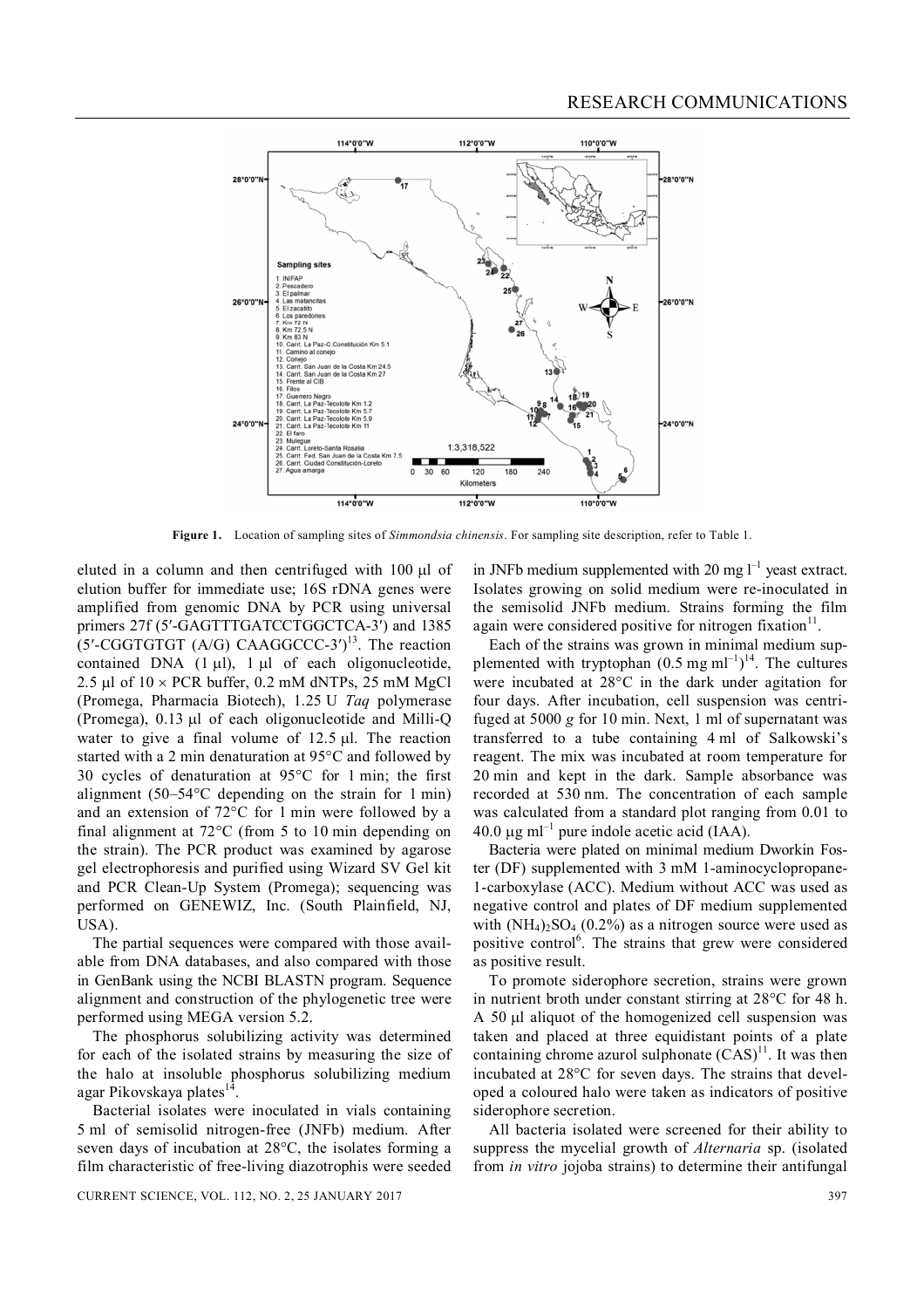| Site           | pH   | % Organic<br>matter | Phosphorus<br>(mg/kg) | Silt $(\%)$ | Sand (%) | Bacterial population<br>density (CFU $g^{-1}$ FW) |
|----------------|------|---------------------|-----------------------|-------------|----------|---------------------------------------------------|
| 1              | 6.96 | $0.3\,$             | 23.3                  | 25.82       | 56.27    | $8.3\times10^3\pm0.24$                            |
| $\overline{c}$ | 6.15 | 0.3                 | 5.6                   | 23.33       | 56.51    | $2.94 \times 10^3 \pm 0.09$                       |
| 3              | 6.92 | 0.3                 | 19.9                  | 16.46       | 50.02    | $2.7\times10^3\pm0.18$                            |
| 4              | 6.25 | $\mathbf{1}$        | 9.1                   | 37.86       | 37.59    | $8.6\times10^3\pm0.45$                            |
| 5              | 9.11 | 0.3                 | $0.8\,$               | 31.45       | 34.5     | $1.8 \times 10^4 \pm 0.07$                        |
| 6              | 8.45 | $\overline{2}$      | 7.8                   | 45.7        | 37.06    | $5.25 \times 10^3 \pm 0.5$                        |
| $\overline{7}$ | 7.97 | 1.5                 | $\overline{c}$        | 41.58       | 48.23    | $9.3 \times 10^3 \pm 0.51$                        |
| 8              | 8.3  | $1.2\,$             | 4.4                   | 19.93       | 54.34    | $1.47 \times 10^3 \pm 0.05$                       |
| 9              | 7.75 | 2.9                 | 8.7                   | 54.03       | 25.33    | $3.38 \times 10^3 \pm 0.04$                       |
| 10             | 6.18 | $1.2\,$             | 11.9                  | 32.23       | 51.76    | $5.19 \times 10^3 \pm 0.9$                        |
| 11             | 6.96 | 2.2                 | 14                    | 29.9        | 37.24    | $1.04 \times 10^4 \pm 0.03$                       |
| 12             | 8.42 | 0.2                 | 11.7                  | 14.85       | 78.21    | $2.3\times10^4\pm0.43$                            |
| 13             | 8.51 | 0.8                 | 9.3                   | 24.11       | 57.63    | $1.65 \times 10^5 \pm 0.01$                       |
| 14             | 8.12 | 2.4                 | 9.9                   | 60.99       | 36.71    | $1.42 \times 10^4 \pm 0.29$                       |
| 15             | 7.52 | 0.7                 | 13.8                  | 29.87       | 57.5     | $3.64 \times 10^3 \pm 0.13$                       |
| 16             | 8.43 | 2.1                 | 3.2                   | 11.44       | 34.23    | $6.76 \times 10^3 \pm 0.27$                       |
| 17             | 6.85 | $0.7\,$             | 7.8                   | 11.19       | 33.6     | $1.98 \times 10^3 \pm 0.36$                       |
| 18             | 8.09 | 1                   | 9.9                   | 42.08       | 55.31    | $1.68 \times 10^4 \pm 0.17$                       |
| 19             | 7.63 | 3.4                 | 10.3                  | 42.68       | 40.93    | $2.16 \times 10^5 \pm 0.14$                       |
| 20             | 9.19 | 0.7                 | 2.7                   | 10.61       | 37.87    | $1.09 \times 10^3 \pm 0.08$                       |
| 21             | 8.81 | 1.9                 | 5.9                   | 11.05       | 27.29    | $7.94 \times 10^3 \pm 0.81$                       |
| 22             | 8.47 | 1.9                 | 7.1                   | 18.4        | 26.49    | $1.48 \times 10^4 \pm 0.15$                       |
| 23             | 8.2  | 4.8                 | 3.6                   | 57.2        | 29.73    | $7.2\times10^3\pm0.01$                            |
| 24             | 8.58 | 0.4                 | 6.1                   | 28.47       | 64.65    | $7.04 \times 10^3 \pm 0.19$                       |
| 25             | 7.07 | 4.3                 | 11.2                  | 50.42       | 30.13    | $9.5 \times 10^3 \pm 0.45$                        |
| 26             | 7.65 | $8.1\,$             | 11.1                  | 56.88       | 33.47    | $6.05 \times 10^3 \pm 0.14$                       |
| 27             | 8.72 | 1                   | 4.6                   | 83.7        | 16.3     | $7 \times 10^3 \pm 0.48$                          |

**Table 1.** Physical–chemical properties of soil sampling sites of jojoba (*Simmondsia chinensis*) and endophytic bacterial population density (cfu  $g^{-1}$  FW)

behaviour by dual culture technique, which involves placing a 4 mm agar disc with *Alternaria* sp., at the centre of a plaque of potato dextrose agar (PDA). The fungus was incubated at  $28^{\circ}$ C for 48 h, placing three drops of 50  $\mu$ l of inoculum of each of the bacterial strains at equidistant points for the fungus after this period. Subsequently, the cultures were incubated at  $28^{\circ}$ C for seven days. The control followed the same procedure, but without bacterial inoculum. Percentage inhibition (PI) was calculated using the formula  $PI = (DC - DT)/DC \times 100\%$ , where DC and DT represent the colony diameters of *Alternaria* sp. on the control and treatments respectively<sup>15</sup>.

Jojoba is a shrub found in arid zones with rainfall of 80–120 mm/year, temperature ranging from  $-5^{\circ}$ C to  $54^{\circ}$ C and soils with pH 5–8 (ref. 8). However, our study shows that this plant also grows in places where pH ranges from 6.1 to 9.19 (Table 1). Concentration of soluble phosphorus in the soil ranges from  $0.8$  to  $23.3 \text{ mg kg}^{-1}$  and organic matter from 0.2% to 8.1% (Table 1). Texture in 24 of the 27 collection sites has been characterized by greater percentage of sandy soils, whereas it is predominantly silty in the remaining three sites (Table 1). No correlation is found between these variables; so jojoba can be grown in a wide range of soil conditions.

In desert environments, plants partner with endophytes, as their relationship enhances growth and development whereas reducing stress caused by biotic and abiotic factors. In turn, the plants provide nutrients and protection for these bacteria<sup>1,16</sup>. However, studies of beneficial endophytic bacteria for desert plants are still scarce. The population density of endophytes in plants from desert areas is lower  $(1.1 \times 10^2 - 1.5 \times 10^2)$  compared to those growing in other environmental conditions  $(5.2 \times 10^6)^2$ . Our study has recorded population of endophytic bacteria in the range  $1.09 \times 10^3$  (site 20) to  $2.16 \times 10^5$  (site 19) cfu  $g^{-1}$  FW (Table 1), higher than that recorded by El-Deeb et al.<sup>2</sup>. This difference may be due to very different environmental conditions, even if they are desert plants<sup>11,17</sup>. In our study, the abundance of endophytes decreased with soil alkalinity in site 20 where pH was 9.19 and had the lowest population density (Table 1). However, bacteria yielding the maximum number of mechanisms to promote plant growth were collected at the sampling sites where soil pH was both more acid  $(6.18)$ and alkaline (9.19) (Table 1), which could be related to the production of root exudates acting as chemical signals to attract endophytic bacteria. It has been reported that there is increased production of root exudates when soil pH is acidic (pH 6) or alkaline (pH  $8)^{17}$ .

Only eight representative isolates were chosen for having multiple plant-growth promoting properties for further analysis. For accurate identification, 16S rDNA sequence analysis was performed using BLAST (National Center for Biotechnology Information; http://www.ncbi.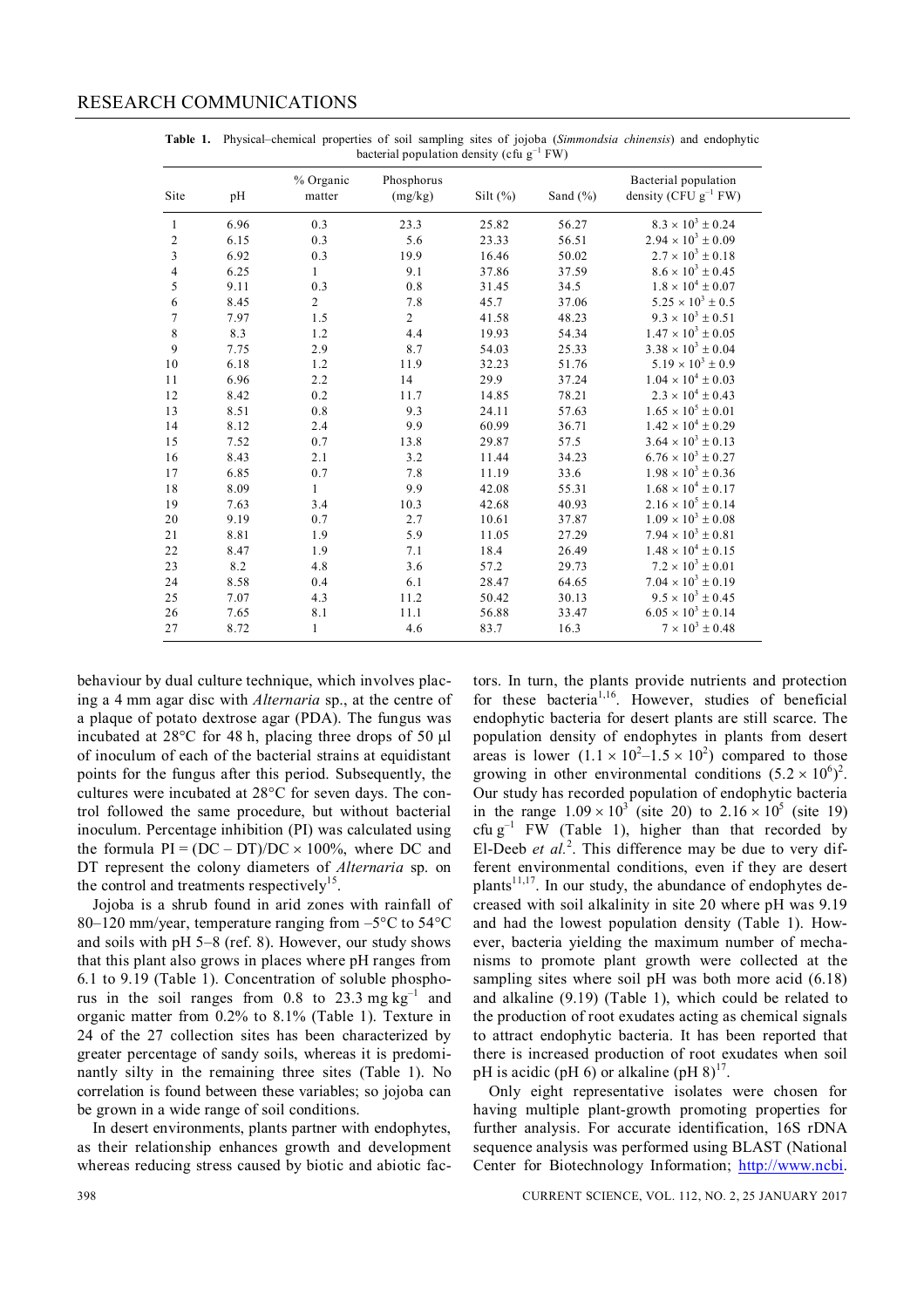

**Figure 2.** Phylogeny of endophytic bacteria from *S. chinensis* by 16S rDNA sequences. The numbers at the nodes indicate the level of bootstrap support, based on neighbour-joining analysis of 1000 re-sampled datasets. Scale bar indicates 0.05 changes/site.

Table 2. Identification of eight bacterial strains isolated from jojoba roots. Partial sequencing of 16S rDNA region was used (see text for details)

| Strain | Order              | Identification               | Similarity $(\%)$ of<br>16S rDNA gene | GenBank<br>accession no. |
|--------|--------------------|------------------------------|---------------------------------------|--------------------------|
| JRP5   | <b>Bacillales</b>  | <i>Bacillus</i> sp.          | 99                                    | KT964149                 |
| JRP12  | <b>Bacillales</b>  | <i>Bacillus</i> sp.          | 99                                    | KR815510                 |
| JRP19  | <b>Bacillales</b>  | Bacillus sp.                 | 99                                    | KT964150                 |
| JRP39  | <b>Bacillales</b>  | Bacillus sp.                 | 99                                    | KR815511                 |
| JRR22  | <b>Rhizobiales</b> | Methylobacterium aminovorans | 99                                    | KT964148                 |
| JRR11  | Actinimycetales    | Rhodococcus pyridinivorans   | 99                                    | KT985910                 |
| JRA3   | Actinimycetales    | Streptomyces sp.             | 99                                    | KT964152                 |
| JRA8   | <b>Bacillales</b>  | Oceanobacillus kimchii       | 99                                    | KT964151                 |

nlm.nih.gov). Multiple sequence alignment was done using the program Mega. Bacterial identifications were based on the 16S rDNA gene sequence similarity. Neighbour-joining phylogenetic trees were generated using sequence data from GenBank for strains that showed a high percentage of similarity with those in the present study (Figure 2). The phylogenetic tree indicated that each bacterial strain from jojoba clustered to its corresponding strain from GenBank with 100% bootstrap factor. The 16S rDNA sequences of endophytic bacteria reported here have been deposited in GenBank under accession numbers: KT964149 (*Bacillus* sp.), KR815510 (*Bacillus* sp.), KT964150 (*Bacillus* sp.), KR15511 (*Bacillus* sp.), KT964148 (*Methylobacterium aminovorans*), KT985910 (*Rhodococcus pyridinivorans*), KT964152 (*Streptomyces* sp.) and KT964151 (*Oceanobacillus kimchii*) (Table 2). Previously reported endophytic bacteria genus *Bacillus* and *Pseudomonas* have been isolated from plants in the arid regions<sup>2,8</sup>. Methylobacterium spp., a common endophyte bacterium, can form biofilms and shows resistance to stress and heavy metals<sup>3</sup>. Likewise,

CURRENT SCIENCE, VOL. 112, NO. 2, 25 JANUARY 2017 399

*Streptomyces* is an endophytic actinobacterium of special interest, since it possesses many properties that could benefit plant growth. It has been isolated from various plant species, and many of the species have positive effects on host plants<sup>16</sup>. R. *pyridinivorans* and *O. kimchii* have not been reported as endophytic bacteria in plants. However, *R. pyridinivorans* is regarded as a biodegrader as it can transform a wide range of xenobiotic compounds commonly present in contaminated soil or water<sup>18</sup>.

Endophytic bacteria secrete secondary metabolites that influence plant growth and development<sup>2</sup>. In our study, a total of 101 bacterial strains have been isolated and characterized based on their colonial morphology and observation of cellular morphology by microscopic and Gram stain. Preliminary characterization of the strains yielded 76.23% Gram-negative and 23.77% Gram-positive bacteria, among which 24 strains were identified presumptively as actinomycetes, given their in-plate growth characteristics and cell morphology.

The bacterial isolates in this study showed several desirable features for plant growth promotion; one of these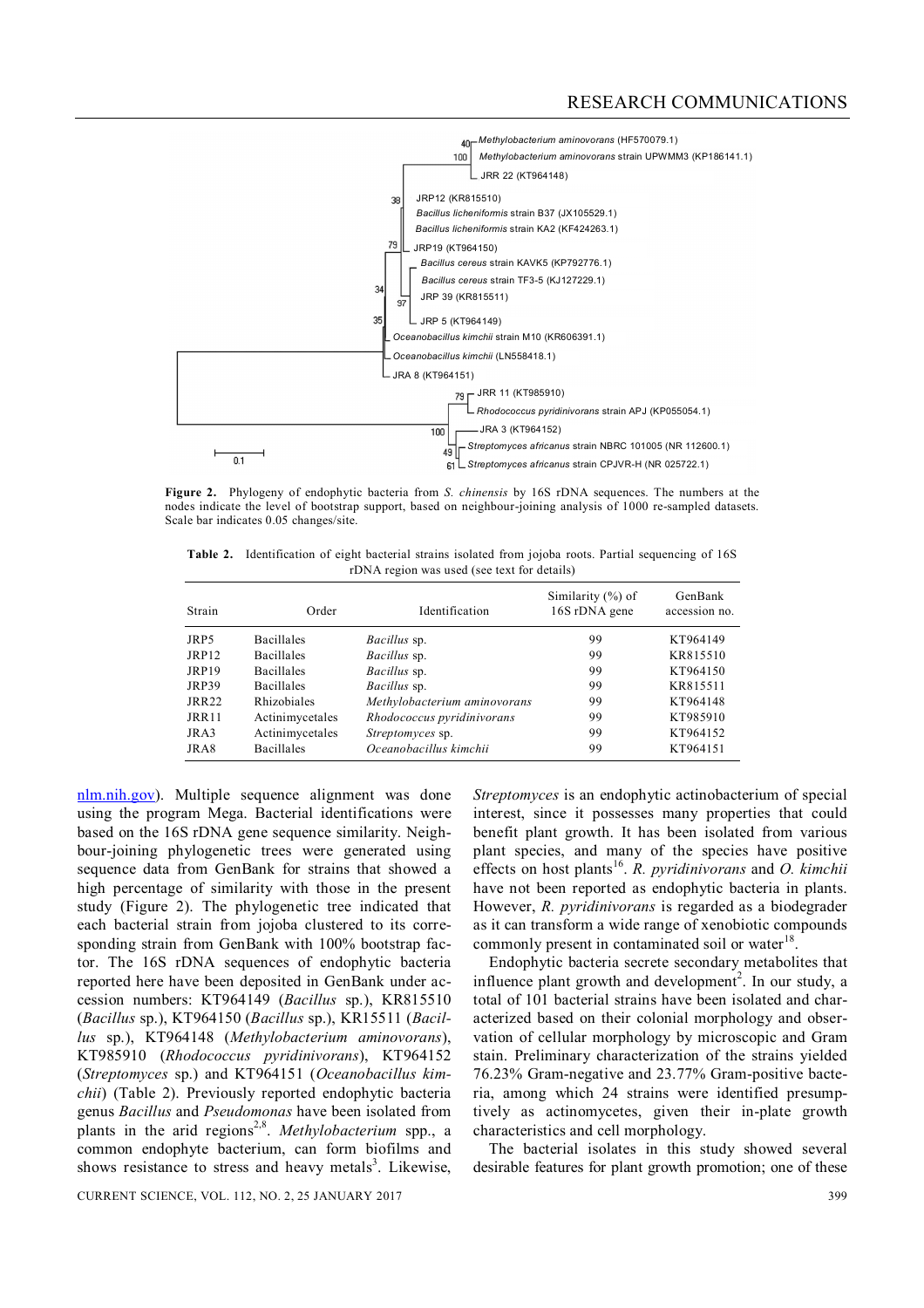## RESEARCH COMMUNICATIONS

| <u>Praianch of allow and mallow modificially of growing promotion in owners challed hour jojoon foots</u> |      |                                          |                 |                                             |                                        |                                         |                                              |
|-----------------------------------------------------------------------------------------------------------|------|------------------------------------------|-----------------|---------------------------------------------|----------------------------------------|-----------------------------------------|----------------------------------------------|
| Strain                                                                                                    | Site | Phosphate<br>solubilization <sup>a</sup> | $N$ -fixing $b$ | IAA production<br>$(\mu g \text{ ml}^{-1})$ | ACC deaminase<br>activity <sup>c</sup> | Siderophores<br>production <sup>d</sup> | Antagonism to<br>Alternaria sp. % inhibition |
| JRP5                                                                                                      |      |                                          |                 | 5.4                                         |                                        |                                         | 36.2                                         |
| JRP12                                                                                                     |      |                                          |                 | 0.3                                         |                                        |                                         |                                              |
| JRP19                                                                                                     |      |                                          |                 | 4.25                                        |                                        |                                         | 22.05                                        |
| JRP39                                                                                                     | 20   | $^{++}$                                  |                 | 0.1                                         |                                        |                                         | 15.23                                        |
| <b>JRR22</b>                                                                                              | 20   |                                          |                 | 0.3                                         |                                        |                                         | 56.14                                        |
| JRR11                                                                                                     | 9    |                                          |                 | 0.28                                        |                                        |                                         | 35.82                                        |
| JRA3                                                                                                      |      |                                          |                 | 0.3                                         |                                        |                                         | 43.93                                        |
| JRA8                                                                                                      | 10   |                                          |                 | 0.21                                        |                                        |                                         |                                              |

**Table 3.** Evaluation of direct and indirect mechanisms of growth promotion in bacterial strains isolated from jojoba roots

<sup>a</sup>Production of phosphate solubilization: (+) halo up to 1 cm in diameter, (++) halo greater than 1 cm in diameter.  $b$ <sup>t</sup>+) N-fixing, (-) no N-fixing. <sup>c</sup>(+) ACC deaminase activity; (-), no activity. <sup>d</sup>(+) Siderophores detected, (-), Siderophores not detected.

beneficial characteristics is the capacity to solubilize phosphorus. In our study, 56 strains of bacteria and 10 strains of actinomycetes were grown in Pikovskaya medium plates forming the characteristic halo resultant of the production of organic acids<sup>5</sup> such as lactic, itaconic, isovaleric, isobutyric, acetic, formic, gluconic, succinic and propionic acids. The isolated *Bacillus* sp. (JRP 39) showed the highest phosphorus solubilization capacity compared to the other strains tested (Table 3), as it is known that this genus can solubilize tricalcium phosphate<sup>19</sup>. Our results suggest the possibility of using this bacterium as a plant growth promoter in arid and semiarid regions, as it increases the availability of inorganic phosphorus in the soil.

Isolation and identification of bacteria capable of fixing nitrogen were performed to find alternatives for synthetic fertilizers. In our study, 51 bacterial strains and 4 actinomycete strains were able to grow and form a film in JNFb, suggesting that they have the ability to reduce atmospheric nitrogen through nitrogenase reductase enzyme. We also found species of the genera *Bacillus*, *Methylobacterium*, *Rhodococcus*, *Oceanobacillus* and *Streptomyces*, which have the ability to grow in JNFb, indicating their ability to fix nitrogen (Table 3). Recent studies have recorded species of the genus *Bacillus*<sup>2,20</sup> and *Methylobacterium*<sup>3</sup> that are capable of fixing atmospheric nitrogen; however, little is known about the actinomycetes with the capacity to fix nitrogen $11$ . The results of our study suggest that the strains of both *Streptomyces* sp. (JRA3) and *R. pyridinivorans* (JRR11) are capable of fixing nitrogen.

IAA induces physiological activities, such as plant cell division and root initiation<sup>11</sup>. It can also act as a signalling molecule in the initial steps of the plant–bacterium symbiosis<sup>4</sup>. Of the total 101 strains isolated in this study, 37 bacterial and 19 actinomycete strains showed the ability to produce IAA using tryptophan as substrate. Isolates synthesized IAA in the  $0.1-5.4 \mu g$  ml<sup>-1</sup> range (Table 3) compared to that reported by Dias  $et \ al.<sup>21</sup>$ , where the endophytic bacteria produced  $20 \mu$ g IAA ml, suggesting that the synthesis of this enzyme depends on the species

and strains, culture conditions, plant growth stage and substrate availability, although low levels of IAA synthesis  $(2.01 \mu g \text{ m}^{-1})$  can promote elongation of the primary root<sup>2</sup>.

Bacteria that have ACC deaminase activity help plants withstand stress (biotic and abiotic) by reducing the level of ethylene stress $14,22$ . In this study, 31 of the 101 endophyte bacterial strains associated with jojoba roots and seven actinomycetes were able to grow on DF-modified agar medium with ACC, which suggests they show ACC deaminase activity. This study reveals that enzyme activity in jojoba plant increases under environmental stress. It has been reported that plants inoculated with bacteria that synthesize this enzyme are more resistant to stress such as drought, heavy metals, pathogens and high salinity<sup>7,22</sup>. Six isolates showed ACC deaminase activity and were also screened for multiple plant growth promoting traits, including IAA production, phosphate solubilization and nitrogen fixation. Table 3 shows that some of them exhibit the capacity to grow in nitrogen-free conditions and produce IAA.

Of the total 101 isolates, 38 bacterial strains and 5 actinomycetes formed a halo around the colonies on this medium. This result is considered as positive for siderophore production, showing the capacity to improve iron nutrition in plants, because siderophores are responsible of chelating and transport<sup>3</sup>, and the ability to fix nitrogen<sup>11</sup>. Similarly, four strains that produced siderophores also showed the ability to inhibit the growth of fungi which was likely due to sequestration of iron by bacteria limiting growth of pathogenic fungus<sup>15</sup>.

Isolation of microorganisms that have the ability to inhibit growth of pathogenic fungi could be an alternative to reduce economic losses in agriculture $11$ . A dual culture test was used for preliminary detection of agents with potential use as biological control, but the results depend on culture medium and secondary metabolite production<sup>15</sup>. In this study 39 bacterial and 9 actinomycete strains were able to inhibit the growth of *Alternaria* sp. *M. aminovorans* (JRR22) showed the highest antagonism against *Alternaria* sp. with an inhibition of 56.14%. It is